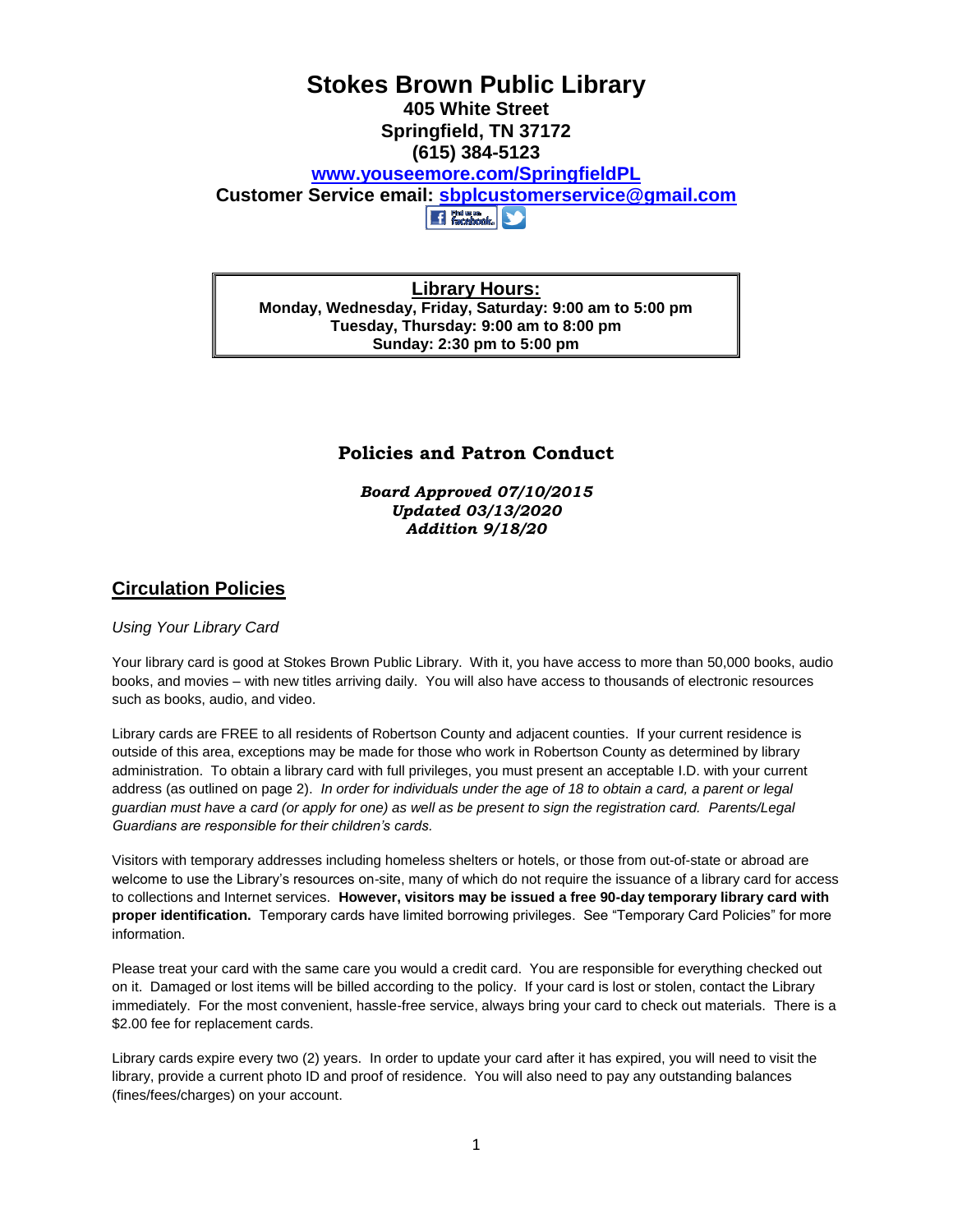# *Obtaining a Library Card*

## **When applying for a Stokes Brown Public Library card, an applicant must show proof that he/she lives, works, attends school, or pays property taxes in Robertson County or any bordering county.**

Adults may provide only one piece if identification if it is **1** of the following valid Tennessee or Kentucky State IDs:

- CURRENT driver's license
- CURRENT photo learner's permit
- CURRENT non-driver's identification
- CURRENT Voter's Registration card

### **A valid United States Passport may also suffice if it contains current information.**

If the above documentation is not available, any **2** of the following forms of identification are acceptable for adults, one from LIST A **AND** one from LIST B:

## LIST A (photo ID)

- Out of State Driver's License
- CURRENT Highland Crest ID card with FULL NAME
- CURRENT local business photo ID card with FULL NAME
- Current Armed Services ID card with FULL NAME
- Alien Registration photo ID card with FULL NAME
- Matricula Consular (Mexican CID) \*MUST HAVE CURRENT LOCAL ADDRESS
- U.S. Employment Authorization Card
- Work Visa

## LIST B (Proof of Residence)

- Vehicle Registration
- Current Rent bill or Lease Agreement\* (Must be dated in the last 3 months)
- Tax Bill or Receipt\* (Must be dated in the last 3 months)
- Cable, phone, or utility bill
- Any piece of official mail delivered by the U.S. Postal Service postmarked in the last 30 days with FULL NAME of applicant. \*handwritten postcards are not accepted

\*PLEASE NOTE: A Post Office Box is allowable as a mailing address. However, proof of physical address (as noted in List B above) is also required to establish residency.

\*Passports issued through other countries are not acceptable forms of ID except for temporary cards.

\*We cannot accept mail with a forwarding label (yellow) as acceptable proof of residence.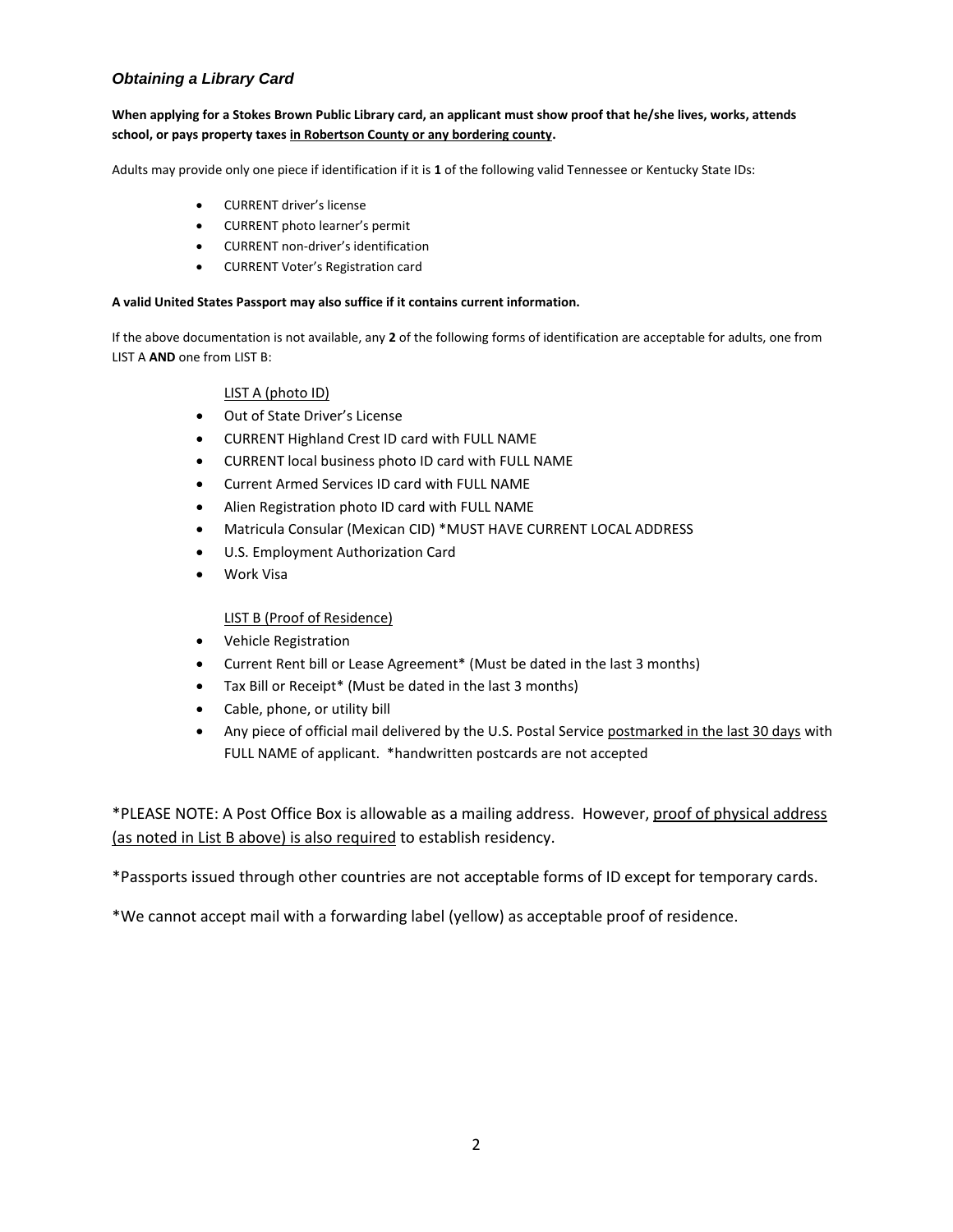# *Checkout*

- **Your initial checkout is limited to one (1) item per family member present at the time (that doesn't already have a library card). Of these item(s), one (1) may be a visual item (Blu-ray, DVD or VHS tape – NO SERIES). Once these item(s) have been returned (no earlier than the next business day), regular checkout limits below will apply.**
- You may have up to 50 items **per household**. Of that 50, four (4) may be visual items (only 1 Season (of a Series) DVD allowed), and twelve (12) may be audio items. Non-fiction is limited to three (3) per call number/topic, graphic novels are limited to five (5), and "NEW" fiction is limited to five (5). Regular fiction, junior/young adult, and children's books do not have specific limits.
- Checkout period is two (2) weeks for books and audio books.
- Checkout period is seven (7) days for Blu-rays, DVDs, VHS tapes, Series DVDs, and Mobile HotSpots.
- Special items: checkout period is thirty (30) days for Book Club Kits and five (5) days for Overhead Projector (\$10.00 rental fee).
- Proper identification that matches account information will be needed to check out materials if you forget your library card. The identification must have full name and address information.
- Items borrowed through TN Reads or Recorded Books do not count towards your 50 item limit and are not visible on your library account.
- **Blu-rays, DVDs, and/or VHS tapes may only be checked out with an adult card. Under no circumstances will movies with "R" ratings be checked out to anyone under the age of 18, regardless of whether a parent has given the minor permission to use the adult card.** All other materials available for checkout have no age restrictions. Parents or legal guardians are responsible for deciding what is appropriate for their children, within the confines of the law, and should monitor what their children are checking out.

## *ILLs*

- While it is not possible for the library to have every book published or movie produced, it is possible to check with other libraries across the state of Tennessee to see if they have particular items through Inter-Library Loans (ILLs). In order to submit a request through ILL, the person making the request must have had a library card with a loan history for a minimum of three months and a minimum of four (4) separate checkouts. The account must also be in good standing (no fines or fees).
- ILL materials are assigned due dates by the lending library. Stokes Brown Public Library may be able to request a renewal; however, this is not guaranteed and will be at the discretion of the lending library. ILL materials returned after their assigned due dates will be charged a \$0.25 per item, per day overdue fee.
- ILL requests are limited to three (3) requests per patron at any given time.

## *Renewals*

- You may renew most items two (2) times if there are no holds on them. "New" items may only be renewed one (1) time. Due to high demand, mobile HotSpots may not be renewed.
- You may renew your materials at the library, from a computer with Internet access, or by telephone at 615- 384-5123. **You will need your library card number and the items that you wish to renew available.**
- To renew online, you will need to access our website: [www.youseemore.com/SpringfieldPL.](http://www.youseemore.com/SpringfieldPL) Click on My Account, enter your entire library card number as your ID, and your PIN # is the LAST FOUR DIGITS of your library card number. You have the option of changing this information once logged in.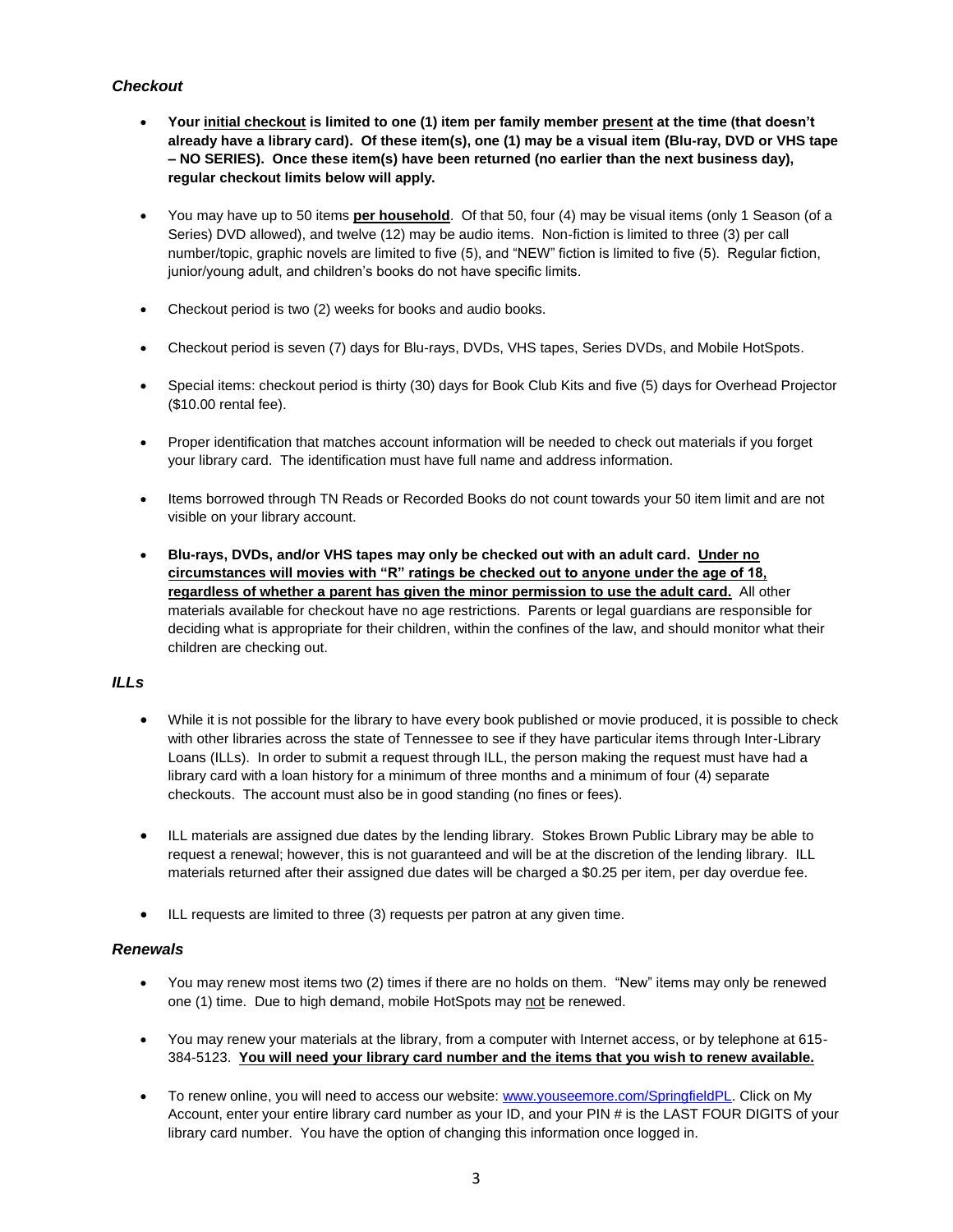- Items cannot be renewed when your card is not active (cards expire every two years), when your account has more than a \$5.00 balance, when there is a hold on the item, or when the computer system is down.
- Please double-check that the items you wished to renew were in fact renewed by re-entering your account to check due dates. **You are responsible for any late charges that incur due to an item not renewing.**

### *Overdues*

Please return your borrowed items on time so that everyone has a chance to enjoy them. Overdue fines are:

- Books and audio books are \$0.10 per item, per day. \$3.00 maximum per item.
- Blu-rays, DVDs, VHS Cassettes, Series DVDs are \$1.00 per item, per day. \$10.00 maximum per item.
- Special Items:
	- o Book Club Kits are \$0.50 per kit, per day. \$5.00 maximum per item.
	- o Mobile Hotspots are \$1.00 per day, no maximum. Service will be deactivated after 48 hours, and the item will be charged to your account after a minimum of thirty (30) days.
	- o Overhead projectors are \$2.00 per day. \$24.00 maximum.
- Mobile HotSpots and other electronic devices have differing fines. Please refer to the individual policy for those devices upon checkout.

*The Library reserves the right to refuse further service until overdue materials are returned and account balances are paid.*

- *Account balances must be below \$5.00 in order to restore library privileges. This applies to parent-child accounts as well: if a child has an account balance of \$5.00 or more, the parent's privileges will be suspended until accounts are paid.*
- *Any balance over one year in age must be paid in order to restore library privileges.*
- *Accounts that have been suspended due to failure to return items in thirty (30) days must be paid in full with either cash or credit/debit card before privileges are restored.*

#### *Picking up Holds*

Held items must be borrowed with the same card they were placed on hold with. Others may not checkout held items without your card unless written permission by the patron is on file. Holds are not transferrable to other library cards (unless a parent is picking up a child's holds). Holds are limited to five (5) items.

#### *Temporary Card Policies*

Temporary cards are issued in the event that a patron is unable to provide a permanent address, are in temporary housing, or live outside the library's service area but work in Robertson County. These cards have limited borrowing privileges and are valid for 90 days. **A valid ID, temporary address, and a telephone number are required.** Local patrons who are not able to provide a current proof of address may also be issued a temporary card until such proof is provided. Only one temporary card may be issued per adult per household. Juveniles are not eligible for temporary cards.

A person using a temporary card has the following privileges:

- **Your initial checkout is limited to one (1) item** *per family member present at the time* **up to six (6) items. Of these item(s), one (1) may be a visual item (Blu-ray, DVD or VHS tape – NO SERIES). Once these item(s) have been returned (no earlier than the next business day), regular checkout limits below will apply.**
- Limit of six (6) items checked out at one time per card; only two (2) of these may be visual items NO SERIES
- Limit of two (2) items on hold at one time
- Borrowing privileges will be suspended when one (1) item is overdue
- Receives five (5) FREE black/white prints per day when using library computer lab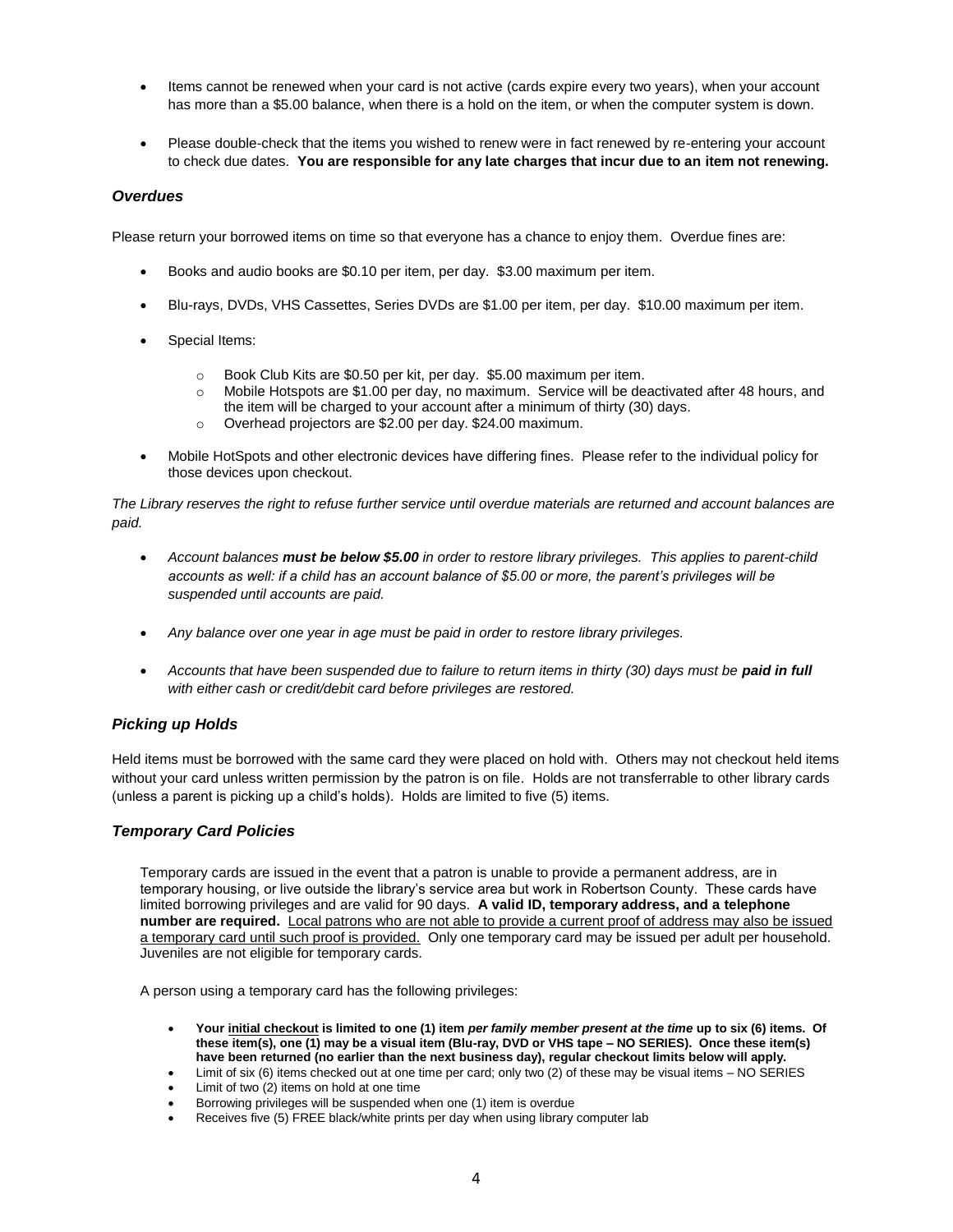### *Issues – Bed Bugs*

Over the last few years, incidents of bed bug infestations have become a growing problem for all public buildings including hotels, schools, hospitals, libraries, churches, and any other building where the public frequents in large numbers. Because bed bugs can hide in items like jackets, back packs and other soft materials, they can be brought into any location and create a new case of infestation.

As a responsible member of the community, the Stokes Brown Public Library is aware that bed bugs will remain an ongoing issue for all public spaces until science develops a way to eradicate them completely.

For this reason, the Stokes Brown Public Library has established new building maintenance programs and circulation procedures to minimize the risk of infestation, including regular inspection and treatment by a qualified pest control company, staff inspection of all returned materials, and the heat treatment of suspect materials.

#### *Frequently Asked Questions*

#### **1. I have books from the library, should I be concerned?**

*Bed bugs are a community-wide issue that affects almost all public-access buildings including schools, hospitals, libraries, office buildings and more. We each need to be diligent to minimize personal risk by being observant and not placing personal items such as jackets and book bags on the floor or soft-surface furniture in any public buildings.*

*Bringing library materials into your home that have previously been in other patrons' homes can never be completely without risk. However, the Stokes Brown Public Library has implemented a proactive process to reduce that risk. Procedures in place include inspection of materials, preventative heat treatment of materials, and chemical treatments as recommended by professional exterminators with whom we contract. We will continue this vigilance to lessen the possibility of bed bugs being able to come into your home via library materials.*

#### **2. How do I minimize my risk of exposure to bed bugs?**

*A library is not a conducive environment for bed bugs to thrive. They require a sleeping, human or animal host to feed from; and they will stay close to their food source. Without nourishment, bed bugs will not populate and spread.*

*They are typically brought into a library on people's clothing or personal effects. We recommend patrons not set personal belongings (jackets and bags) on the floor or on soft furniture.*

*If you are concerned about bed bugs hitching a ride into your home, keep your library materials sealed in a plastic zip-top bag when not in use and do not use them near soft surfaces such as bedding.*

#### **3. Will the library notify me if my books may have been impacted?**

*Only in cases where the definitive source of the bed bug detection is clear and confirmed will the Stokes Brown Public Library notify the impacted patron of the findings.*

#### **4. Will the library close if bed bugs are found?**

*The Stokes Brown Public Library will make every effort not to close unless recommended by a qualified pest control company. Most treatments can be done for isolated areas without affecting services and can be performed during non-business hours.*

#### **5. What if I find evidence that my library materials are affected by bed bugs?**

*Immediately seal all library materials in a zip-top plastic bag and notify the library of the incident. You may return the materials to the library in zip-top bags and indicate upon return that you found evidence of bed bugs. Do NOT put them in the book drops. Rather, hand them to a staff member directly.*

*Do NOT attempt to treat library materials on your own by placing them in the microwave or oven. The library owns a dry heat portable oven that will not damage the materials. Do not spray library materials with pesticides. You will be held responsible for any damages to library materials sustained during a self-treatment process.*

#### **6. What if I return materials that are found to contain bed bugs or evidence of bed bugs (examples: live or dead bed bugs, larvae, or signs of waste)?**

*The first time such a situation occurs we would not know without a shadow of doubt that the materials had been infected in your household or if it had been infected elsewhere and bugs hatched on the materials while in your possession. So you will not be charged for the materials, and your borrowing privileges will not be withdrawn. However, restrictions will be applied. Library staff will make note of your name, library card number, and note that the materials you check out in the future should be watched for bed bugs.*

*Patrons who return materials that show definitive evidence of bed bugs after the first episode will result in a patron's borrowing*  privileges being temporarily suspended. This suspension will be lifted when the patron can present written proof that their *residence has been successfully treated by a licensed pest control company.*

*Although we do not want to lose any of our valued patrons and will try all other solutions first, a pattern of returning infested materials or disregarding the safety instructions above may result in a permanent revocation of library privileges if continued borrowing threatens the health and safety of other patrons.*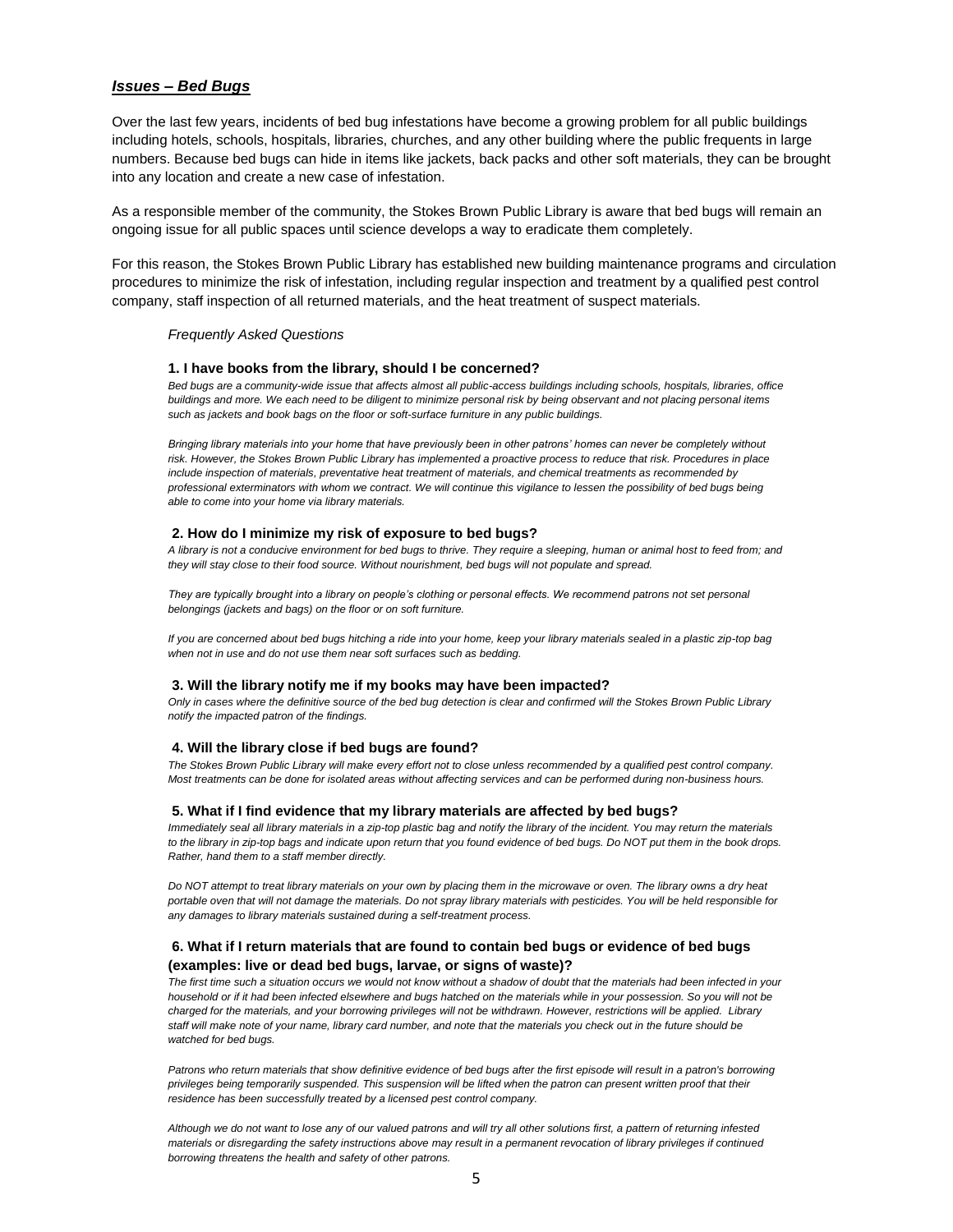#### **7. Will I have to pay for the materials?**

You will not pay for the first incident, provided you followed the protocol above in Question #5 for proper return of the materials and did not attempt any treatment of the materials yourself. But if there are subsequent incidents of materials returned with bugrelated damage, you may be charged the full cost of the materials if we must replace them, or for new packaging materials if we are able to simply put them in a new case.

### *Issues – Lost or Damaged Items*

Upon return to the library, materials are inspected for damages. Items determined to have sustained damages above fair wear and tear are removed from the catalog, assessed, and fines (if applicable) are levied against the patrons account. The determination of fair wear and tear and damage cost is the prerogative of knowledgeable library staff.

#### **Repairable Damage to items:**

Books and other loaned materials returned with damage judged to be above fair wear and tear will be removed from the collection and placed in repair status. Damage fees cover the cost of manpower and the materials needed to repair the items.

Damaged or lost items are billed at full purchase price plus a processing fee. A \$5.00 nonrefundable processing fee is charged for all lost, damaged, and not returned material. Please talk with the Overdues Manager before attempting to purchase replacement materials. The library will not accept books, visual, or audio items purchased by customers to replace damaged items. The fee covers processing costs to prepare the item for return to the collection.

#### **Damage to Spine Labels and Barcodes**:

- A charge of \$3.00 per spine label will be assessed for every disfigured or removed label from a library item.
- Replace Barcode: Patrons who return any items with removed or damaged barcodes will be charged a \$3.00 replacement fee.

#### **Videos/Audio material damage fees**:

- Replace Damaged Cover: Replacement costs are \$5.00 per cover (for artwork).
- Missing CD/tapes. If replaceable, the patron is charged for the replacement cost of the lost or damaged individual CD/Tape. When tapes or discs cannot be purchased individually the patron is charged a replacement cost for the entire set.

#### **Lost and Non-returnable Damage items**

Patrons are charged a non-refundable fee that includes the cost of replacing the damaged or lost item and a \$5.00 processing fee necessary to prepare an item for circulation in the collection. **Materials, once paid for, cannot be located and returned for refund.**

#### *Issues – Returned Check Fee*

The service fee for a returned check is \$30.00.

#### *Credit Card Use for Payments at Stokes Brown Public Library*

The Stokes Brown Public Library allows the use of Master Card, Visa credit, American Express, Discover or debit card (credit card) payments through the Square (squareup.com) payment system. **A minimum of \$5.00 in charges is necessary to complete a credit or debit transaction.** *The Library reserves the right to refuse service or cancel transactions at any time.* \*Completion of a payment transaction is contingent upon both the authorization of payment by the applicable credit card company or financial institution and acceptance of payment by the Library.

Please allow two business days for processing online payments.

Payment receipts are available and can be emailed to the customer automatically in the Square (squareup) payment system.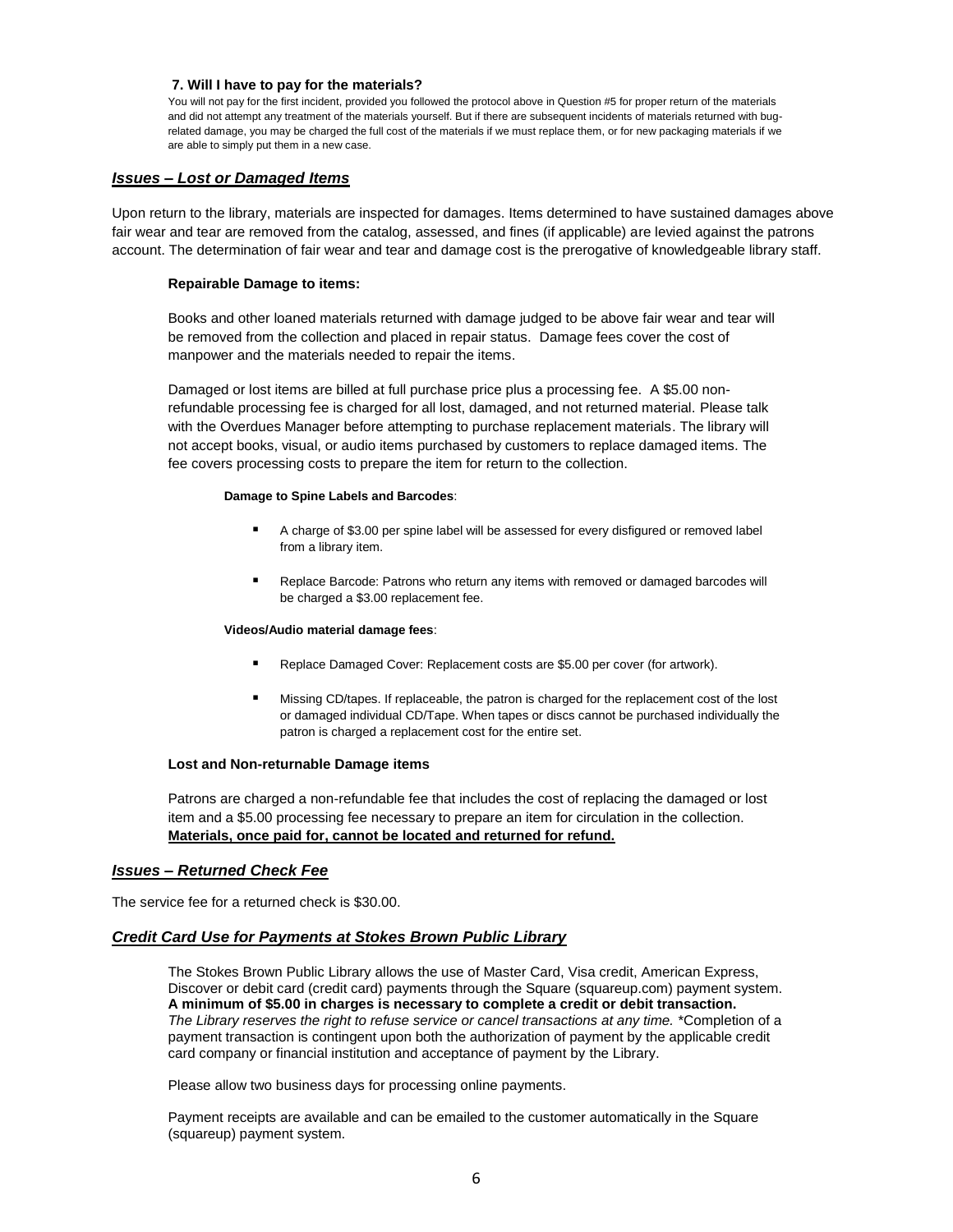The Stokes Brown Public Library prohibits certain credit card activities that include, but are not limited to:

- Accepting payment cards for cash advances or cash back exceeding the total amount of fines and fees owed to the Library
- Discounting fines or fees based on the method of payment

#### **Privacy Statement**

Credit card payment details collected electronically are encrypted using secure server technology provided by Square (squareup.com) payment system. At no time does the Library store credit card information. This information is only made accessible to authorized credit card vendors and financial institutions to complete your transaction.

#### *Issues – Unattended Children Policy*

#### **UNACCOMPANIED MINORS (AGE 17 AND UNDER)**

The Stokes Brown Public Library welcomes and encourages children to visit the Library, use library resources and services, and attend library programs. Staff members are available to help and support children; however, the library does not have staff, staff training, or State Certification to act as a child care facility.

Children under the age of twelve (12) should be accompanied by a parent or guardian while using the library. *Unattended children* are **children of any age** who are apparently unaccompanied by a parent, guardian, and/or responsible caregiver. Children who are unable or unwilling to care for themselves may not be left alone in the Library and must have adequate supervision while in the Library. The Library is not responsible if children leave the Library property unattended.

Parents, guardians, and/or caregivers are responsible for the safety, behavior, and supervision of children at all times in the Library and on library property. The library staff is not responsible for the care of unattended children and does not assume responsibility from the parents or caregivers for providing for the welfare of their children. Library staff is not responsible for any consequences of parents or caregivers forfeiting their responsibilities. Children are expected to respect library property and adhere to the rules outlined in the "Patron Rules of Conduct".

Library staff will attempt to contact a parent, guardian, and/or caregiver in circumstances such as the following:

- An unattended child is engaging in behavior that is disruptive to other library users, staff, or the normal operations of library business. The child will be given a verbal warning and a copy of the policy with any applicable rules of conduct highlighted prior to calling the parent(s)/guardian(s).
- An unattended child is involved in a situation that is potentially harmful to the health or safety of the child and/or others.

**Such situations will be handled on a case-by-case basis. If parents, guardians, and/or caregivers cannot be reached, or are unresponsive, the Library will work with other city agencies as needed (including the local police department).**

#### **AFTER HOURS CHILDREN LEFT UNATTENDED**

The following notice is posted at the main entrance to the Stokes Brown Public Library:

Thank you for sharing your children with us and allowing them to visit the library. Please be aware that once the library closes, all doors are locked, and all visitors will be required to leave the facility. There will be no staff here to supervise children under the age of 18 that have been left at the library. They will be outside, in whatever weather or temperature, waiting on the adult responsible for them to pick them up. Please be prompt in picking your children up and do not leave them alone on library property. We will have to inform the police at closing time if any children are left here without a ride.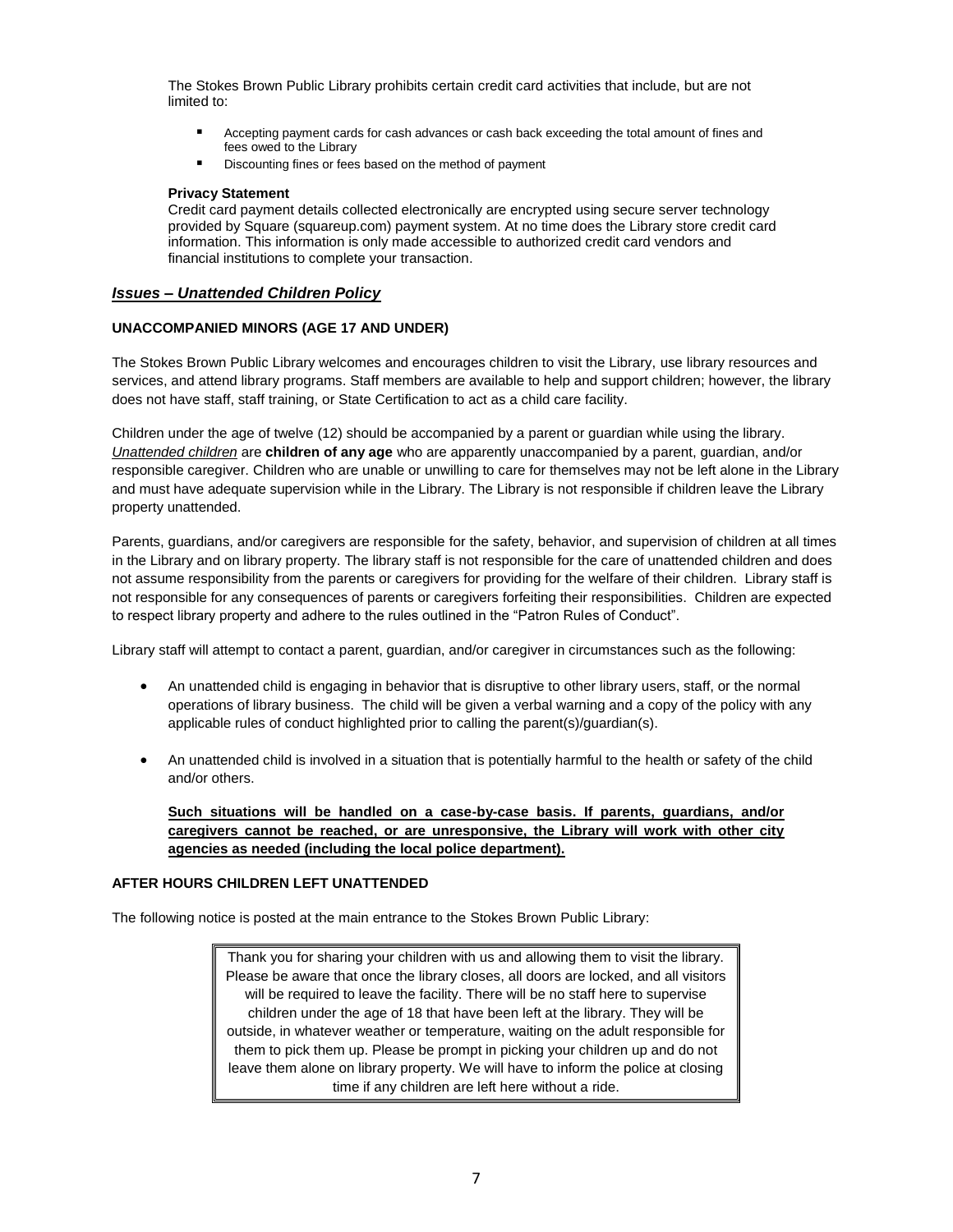## *Issues – Unattended Adult Policy*

Adults are permitted in the Gorham-MacBane Children's Library or in the Young Adult Room at the Stokes Brown Public Library only when accompanied by a child or when the adult needs to retrieve materials from the youth services area collections. If the adult is NOT accompanied by a child, he or she needs to locate the youth services material and then move to appropriate adult areas on the Library premises. Circulation Staff will assist with retrieval of materials from the Children's Library when necessary. Exceptions to this policy may be made by library administration for programming sponsored by the library. The days and times of adult inclusive programming will be posted at the entrances to the youth services area in advance.

If the individual does not comply with staff direction or repeatedly violates this policy, the individual's library privileges may be revoked.

- Adults and teens are prohibited from using the children's area, unless accompanying a child twelve (12) years of age or younger, or needing access to the Library's children's materials.
- Adults and children are prohibited from using the teen room unless accompanying a teen age thirteen (13) to nineteen (19).
- Adults and teens are prohibited from using any restroom in the children's library. Children's restrooms are for the sole use of children age twelve (12) years old or younger, and their caregivers.

#### **adapted from the Nashville Public Library's Policies:**

# **Public Computer Policies**

## *Internet Safety Policy*

To fulfill its mission of providing public access to information of all types in a wide range of formats, the Stokes Brown Public Library provides free access to Internet resources. The Internet offers many sources of information. The Library has no control over the information obtained through the Internet and cannot be held responsible for its content or accuracy. It may contain materials which some find offensive or inappropriate. Library users have the responsibility of evaluating the validity and appropriateness of any information found.

In accordance with the federal **Children's Internet Protection Act (CIPA)** (Pub. L. 106-554), all library computers are equipped with filtering software. The software is set to screen out sites which may reasonably be construed as obscene, as that term is defined in section 1460 of title 18, United States Code; or child pornography, as that term is defined in section 2256 of title 18, United States Code; or harmful to minors as defined in section 1703, Pub. L, 106- 554. Users 18 years of age and older may request that a staff member disable the filtering software for research purposes. Under no circumstances will the software be disabled for users 17 and under.

As with other library resources, parents or legal guardians are responsible for deciding what is appropriate for their children, within the confines of the law. Any patron under the age of 18 must abide by the following:

Ages 0 – 11: must be accompanied in the computer room by a responsible adult. The adult must be able to monitor the child's screen while the child is on the computer.

Ages 12 – 14: Must have an adult 18 years or older accompany them to the library and remain in the library while the child is on the Internet or using a computer.

Ages 15 – 17: Must follow the rules for ages 12 – 14 OR have signed permission (located on the registration card) from a parent or legal guardian before using the computer lab.

Although the Library has anti-virus software, firewall protection, and content filtering, there is no guarantee that files downloaded from the Internet will not contain a virus. The Library assumes no responsibility for damages, direct, or indirect, for the use of the Internet.

Internet users should be aware that it is not a secure medium. It is possible for third parties to obtain information regarding an individual user's search activities. Users should be very cautious about providing personal information over the Internet.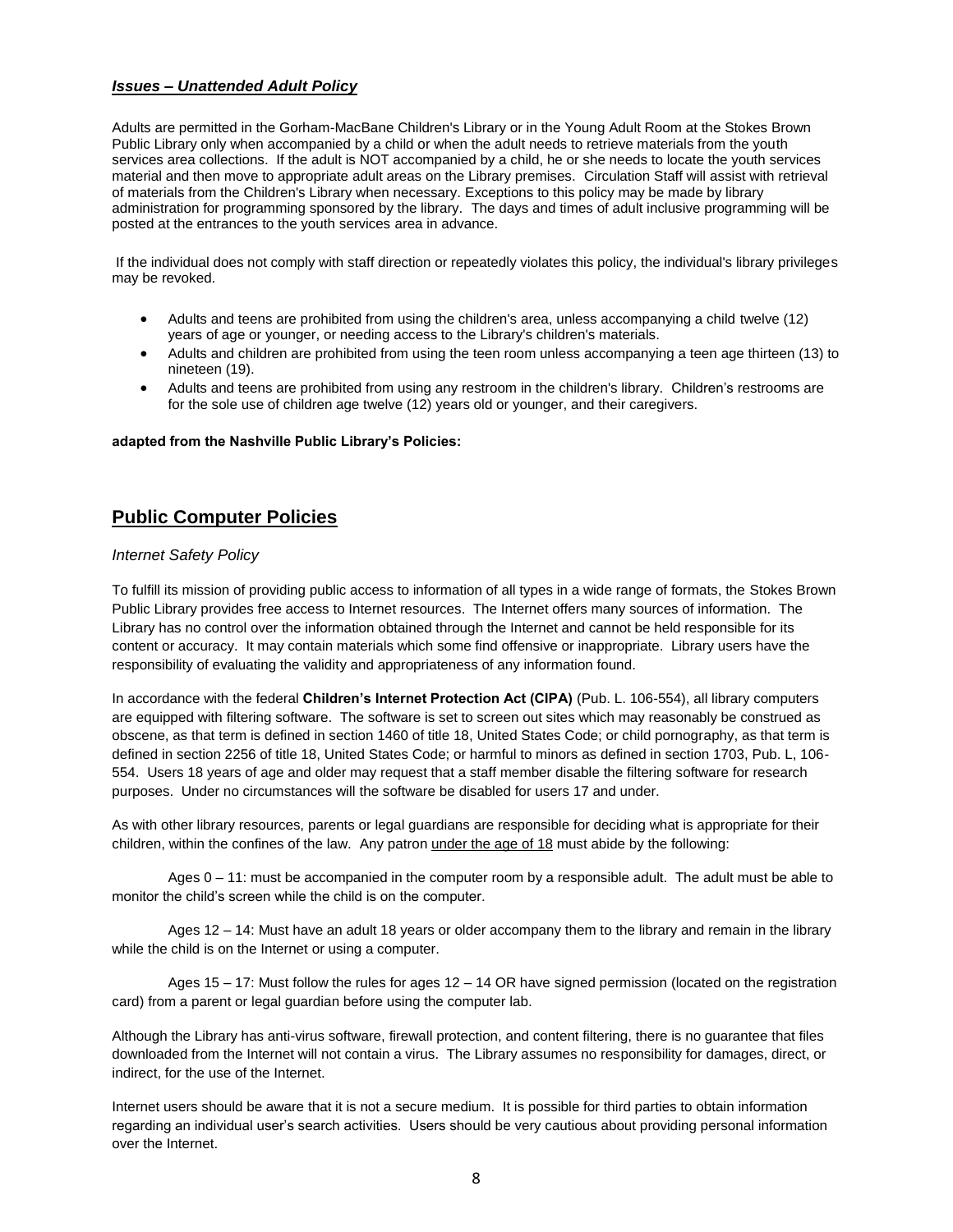# *Ethical Use*

All users of electronic information resources such as the Internet are expected to use these resources in a responsible manner, consistent with the educational and informational purposes for which they are provided. It is unacceptable to use the Library's computer system and Internet resources for any of the following:

- For any purposes which violate applicable U.S. or state laws. Users must respect all copyright laws and licensing agreements pertaining to software, files and other resources obtained via the Internet.
- Destruction of or damage to equipment, software, or data belonging to the Library.
- Disruption or interference of network users or services. Such interference or disruption includes, but is not limited to: distribution of unsolicited advertising, harassment, libeling, or slandering of others; propagation of computer worms or viruses.
- Sending, receiving, or displaying text or graphics which may reasonably be construed as either obscene or child pornography by community standards.

As with any other information the user chooses to access, Library staff will respect the patron's confidentiality. However, since computer screens are visible to others, they cannot be considered private. Some material is inappropriate for display in a public setting. Library staff reserves the right to monitor the use of computer workstations to ensure compliance with this policy.

# *Violations of the Internet Safety and Ethical Use Policies*

Users violating these guidelines will be advised of the Library's policy for ethical use and asked to comply. Users who repeatedly violate these guidelines after previous warnings will be restricted from using the Library's online services on that occasion. The Library reserves the right to prohibit violators from future access or use of the online services. Illegal acts may subject violators to prosecution by local, state, or federal authorities.

## *Guidelines for Public Computer Use*

- 1. Public computers are available to all Stokes Brown Public Library customers.
- 2. To support access for all customers, the library will enforce time limits on public PCs.
- 3. The customer must leave the public PC once his/her session has expired.
- 4. Filters on public PC in the Children's and YA areas will not be disabled for any reason.
- 5. Problems with public PCs must be reported immediately to library staff. Do not try to disconnect, reconnect, or remove any equipment or otherwise fix problems.
- 6. Only software owned and installed by the library may be run on any of the public PCs. Customers may not load software from any source or change any settings.
- 7. Customer owned headphones may be used with public PCs. Headphones are available at the Reference Desk. Individual earbuds may be purchased for \$2.00, or you may borrow a large pair of headphones (restrictions apply).
- 8. Except for headphones and storage devices (flash/jump drives, etc.), only hardware owned and installed by the Library may be used with the public PCs. You may not connect any other devices such as, but not limited to, modems, joysticks, mice, printers, or scanners.
- 9. The library is not responsible for damage to or loss of data from power interruption, viruses, hard disk failure, faulty software, or any other cause. The use of library computer equipment and the entering of personal information or data (e.g., credit card numbers, home address) are at your own risk.
- 10. Material not saved to storage devices (floppy discs, flash/jump drives, etc.) before the end of the session will be lost. Customers must supply their own disks for downloading and saving data. The library PCs are equipped with software that wipes all data after each session. There is no way to recover it. Be sure to save often on your personal storage device!
- 11. One person per computer. Exceptions may be made by library staff. Permission will not be granted to persons conducting for-profit computer instruction.
- 12. The Library provides Catalog-Only PCs for patron use. Catalog-Only PCs do not require a card or a ticket. These PCs are not for accessing the Internet, Office applications, or other resources.
- 13. Failure to comply with the above guidelines may result in suspension of library privileges.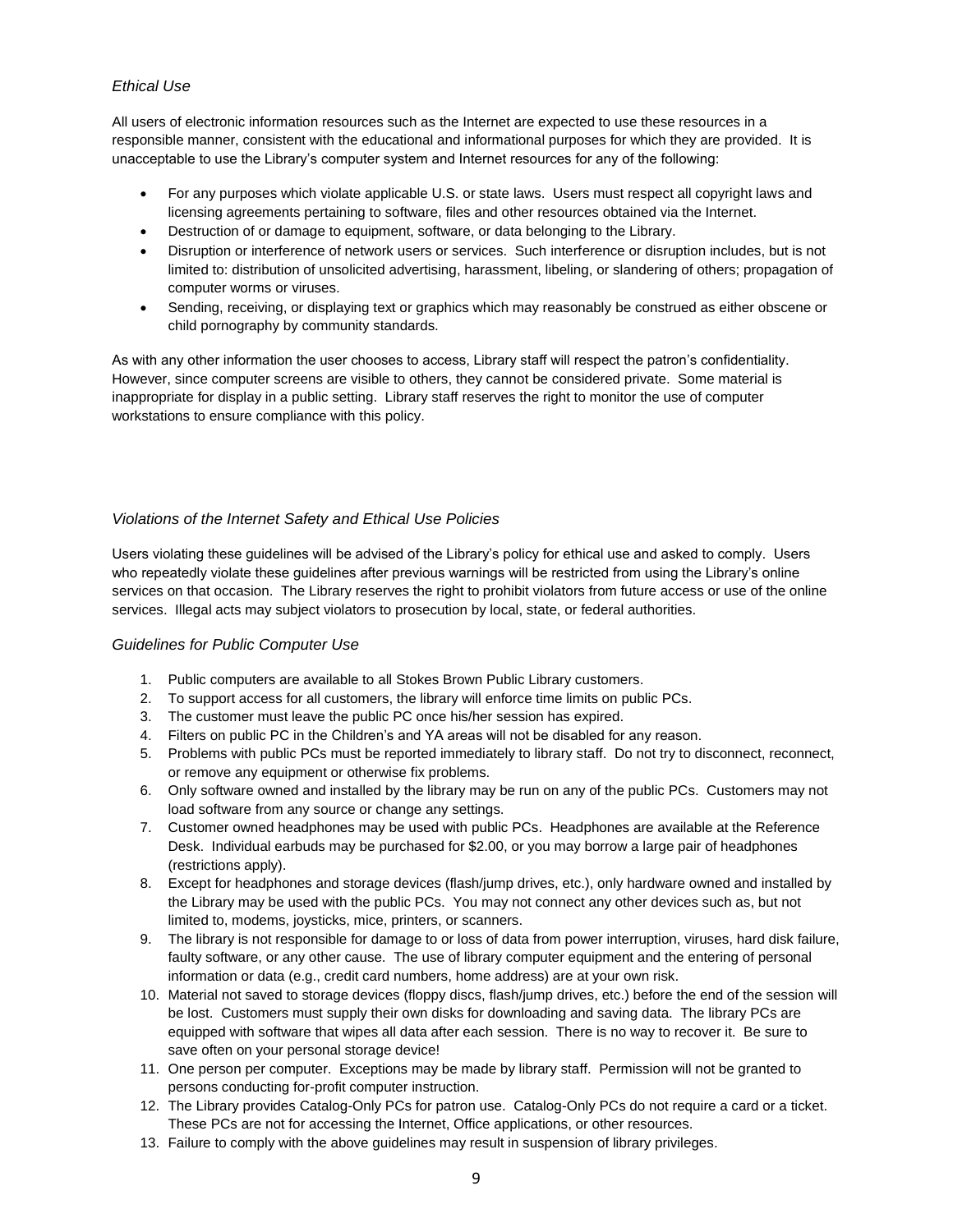## *How to Use the Computer Lab*

- 1. The Computer Lab is self-serve. If you have a library card, there is no need to stop at the Reference Desk. Simply walk into the Lab, sit any computer that says "Available" and log in as a patron using the entire library card number on the back of your card.
- 2. If you do not have a library card, you will need to stop at the Reference desk and present a photo ID to obtain a Guest Pass. Find an "Available" computer, log in as a guest, and put in all of the information printed on the pass.
- 3. Once you are finished using the computer, select "End Session" and then select "End Now". This will end your session. Do not attempt to log off from the Start menu.
- 4. Printing is \$0.25 per page for black and white prints and \$0.75 per page for color prints. However, library card holders in good standing (\$0 balance and no 'blocked' status) will receive the first five (5) black and white prints FREE per day when printing from a library computer. You will be given a chance to preview your prints at the desk before the prints are released. You will need to select how you want to print (B/W or color), and it will notify you of the amount you will be charged. You must click ok to confirm before your prints are released.
- 5. Go to the Reference Desk when you are ready to pick up your prints. Staff will allow you a chance to preview your prints. Fees for printing must be paid before the print job is released by staff to the printer.
- 6. We have free WiFi. To connect, access your device's wireless settings. Look for the 'guest' network. Ask staff for the password if prompted.
- 7. **All public computers shut down 15 minutes before closing time. Be sure to save or print all work prior to this time. Failure to do so will result in lost information that cannot be recovered.**
- 8. The time limit for public computers is 2 hours per day. Customers are initially given 1 hour and will be offered a 15 minute time extension at the end of their session if there are enough available computers. Customers using the computers for timed tests or classes may ask library staff for time extensions beyond the 2 hour limit. In this case, the customer should notify the library staff ahead of time, otherwise the extension may not be granted when there is a waiting list for computer usage.
- 9. Once a customer's session is over, the public computers will automatically end the session. Any data not saved to customer's storage device (floppy discs, flash/jump drives, etc.) will be lost. All print jobs must be sent to the print release station before the customer's reserved time has expired.
- 10. Customers must provide their own storage devices for downloading and saving data.
- 11. Customers must use library-supplied paper for printing. Personal paper is not allowed.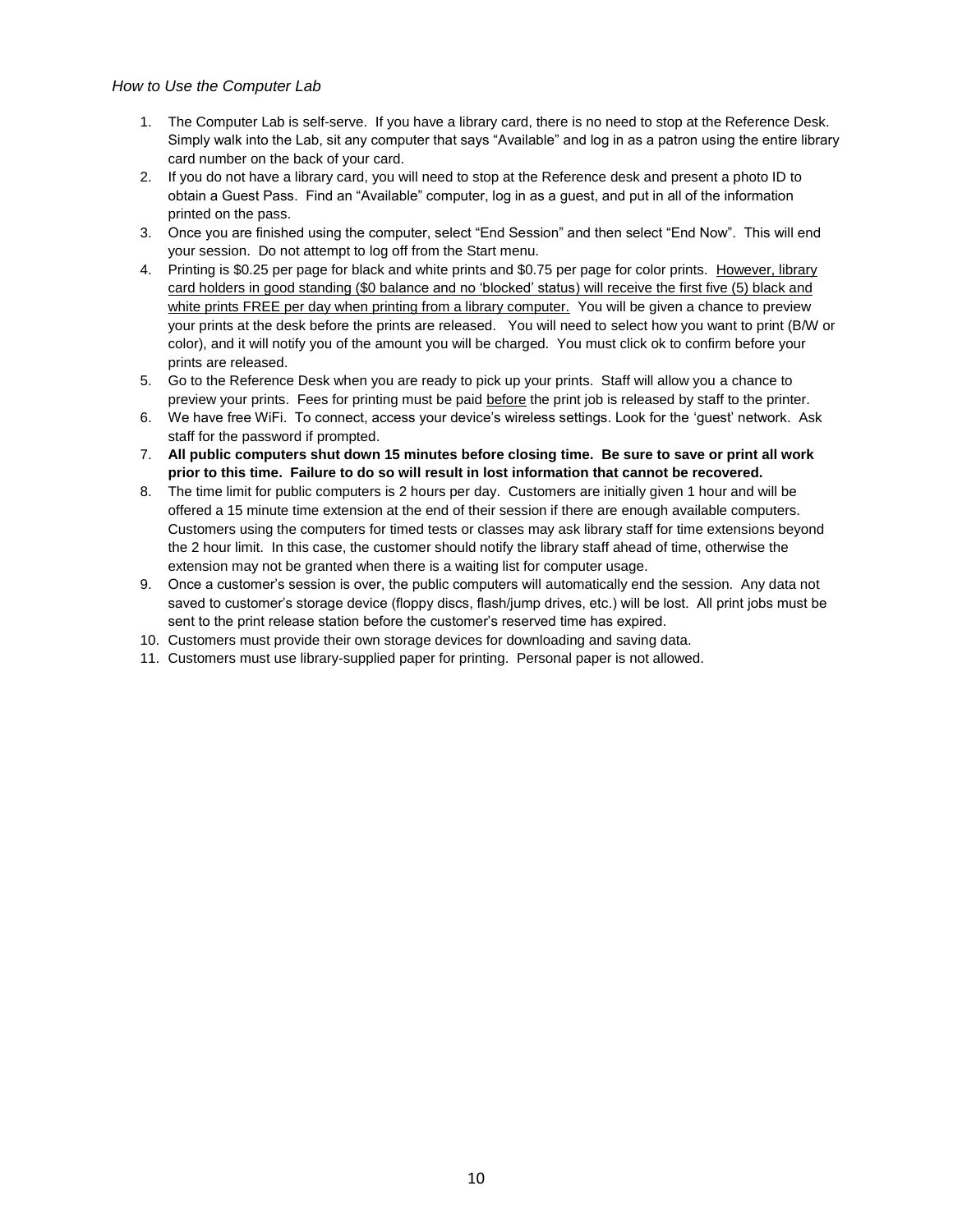# **Patron Conduct**

The Stokes Brown Public Library Board of Trustees welcomes visitors and encourages them to use its resources. The Board also acknowledges the necessity to maintain an environment in which patrons and staff can be free from harassment, intimidation, threats to their safety and well-being, and protects library resources and facilities from damage. To provide safeguards against such behavior and damage to property, the Library Board has adopted the following *Rules of Conduct*, which specify the type of activities or behavior that is not permitted on library premises.

The Library will actively monitor all behaviors of patrons and visitors to ensure safety and a secure environment. The Library reserves the right to enforce restrictions on access to the Library of any person listed on the sexual offender registry as authorized under Tennessee Code Annotated 40-39-216 on a case by case basis when made aware of a problem situation.

These rules of conduct shall apply to the interior and exterior of the building and to all persons entering in or on the premises.

Listed below are the library's rules of conduct. Persons who violate these rules may be ejected from the premises and excluded from all library premises for the time prescribed below.

# RULES OF CONDUCT – Class I Offenses

**Any person engaging in the following prohibited behavior will be given a verbal warning and explanation of the rule and will be asked to comply. If the person violates these rules for a second time, they will be given a written warning. For a third offense the patron will be asked to leave the premises for the remainder of that day. A fourth violation of these rules will result in a suspension for one day. A 5th violation will result in a 5 day suspension. A sixth violation will result in a suspension up to 30 days. Should any person refuse to comply or leave the premises for the remainder of the day they will be considered in criminal trespass and in violation of class II offense # 4. This will result in an expulsion from thirty (30) days up to one (1) year.** 

- 1. Distributing or posting printed materials and literature that have not been approved by the library, soliciting, petitioning, or canvassing on library premises.
- 2. Participating in a gang or gang-related activity. Gang-related activity includes (but is not limited to): the display or possession of gang symbols or paraphernalia, gang recruitment, gang initiation, and gang intimidation.
- 3. Food and covered drinks are allowed; debris, mess and strong odors are not. Unless specifically authorized by library administration for facility events, alcohol is not permitted on library property.
- 4. Smoking in the library or in areas immediately adjacent to any entrance or use of smokeless tobacco in the library.
- 5. Congregating on library premises in a manner which obstructs access or interferes with use of library facilities or services or where such activity may result in an unsafe or intimidating environment; lying on floors, tables, or planters; lying on benches and couches; school age students being on library premises during school hours excluding home school students or school sponsored visits.
- 6. Using library materials, equipment, furniture, fixtures or buildings in a manner inconsistent with the customary use thereof; or in a destructive, abusive, or potentially damaging manner; or in a manner likely to cause personal injury. Bringing bicycles, shopping carts or similar devices into library buildings including vestibules and covered doorways, the use of skates, skate boards and/or roller blades or similar devices on library premises.
- 7. Bringing animals or pets, **other than those assisting persons with disabilities**, into the library facility. Leaving animals tethered and unattended on library premises.
- 8. Creating loud noises and/or disturbances which interfere with staff and or other patrons' use and enjoyment of the library including, but not limited to, by verbal utterances or with electronic devices.
- 9. Leaving children unattended or unsupervised where the child may be in danger or when the child's behavior is disruptive to other patrons. Leaving children or young adults in library facilities after closing time (see library's policy regarding children remaining at the library after closing time).
- 10. Misuse of rest rooms. Misuse includes shaving, washing clothing and bathing (other than face and hands). Misuse also includes having more than one person per stall unless assisting a small child or someone with a mobility issue.
- 11. Being on library premises between one (1) hour after official public closing time and one (1) hour before official opening time except for returning library materials to after-hours book drops and attending special events authorized by the library.
- 12. Entering the library with no shoes or shirt.
- 13. Disturbing others because of offensive odor of the body, clothes, or belongings.
- 14. Unauthorized use of another patron's library card or library card number.
- 15. Violations of posted Library policies, procedures or guidelines.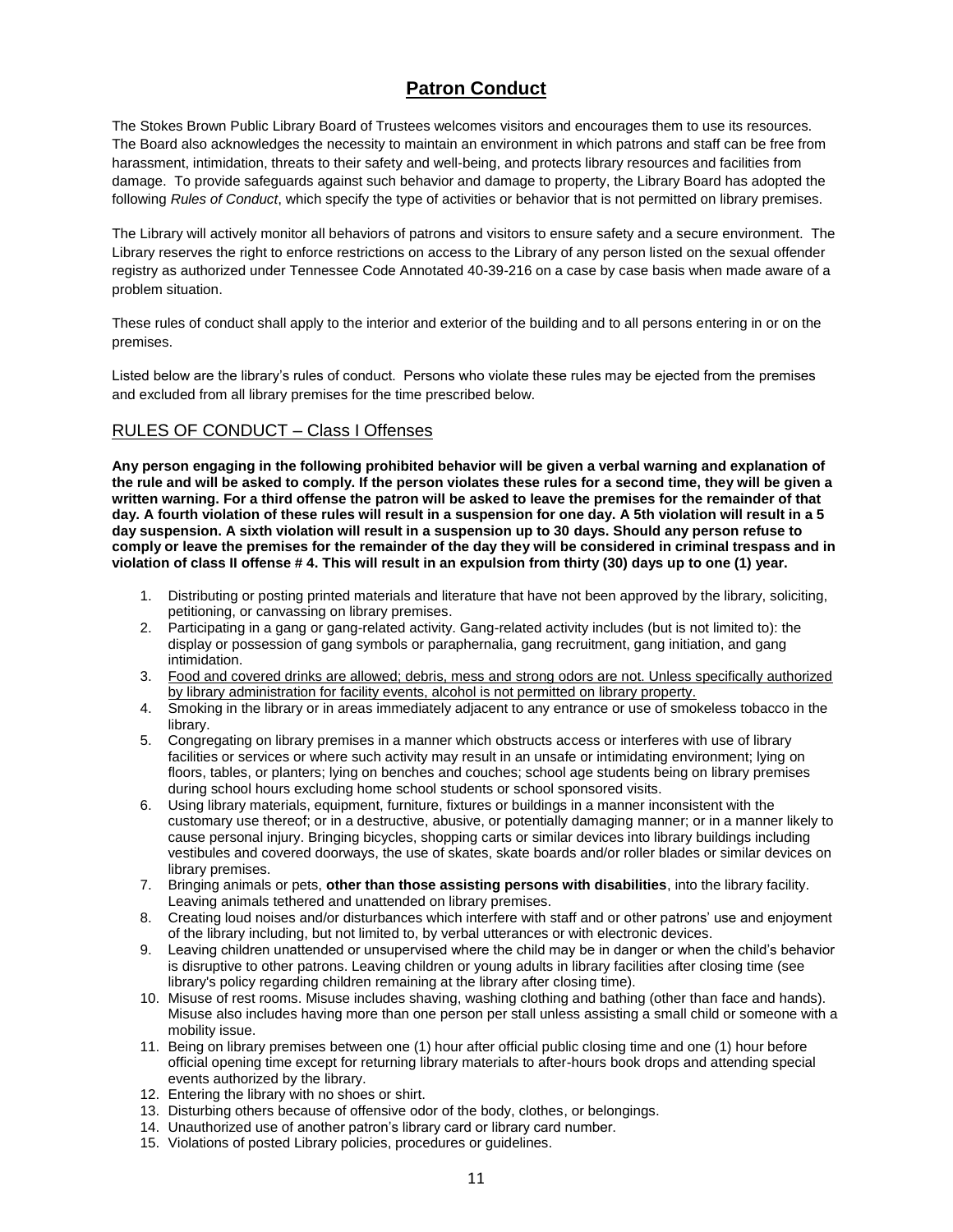# RULES OF CONDUCT – Class II Offenses

**Any persons engaging in the following prohibited behavior will be suspended from the Stokes Brown Public Library for a period of Thirty (30) to ninety (90) days. Subsequent violations by that person will result in a suspension of up to one (1) year depending upon the number of repeat offenses.**

- 1. Directing a specific threat of physical harm against an individual, group of individuals or property.
- 2. Intentionally damaging, defacing, destroying, or stealing property belonging to the library, a patron or employee. Library patrons are subject to search.
- 3. Intentionally engaging in harassing or threatening behavior towards other patrons or library employees for the purpose of annoying, intimidating or causing fear to the recipient. Using obscene or abusive language or gestures in a manner which reasonably can be expected to annoy or disturb other patrons or library staff (including following persons around the premises or prolonged staring).
- 4. Entering library premises while on suspension for patron conduct rules.
- 5. Any violation of Federal, State, or local laws

## RULES OF CONDUCT – Class III Offenses

**Any person engaging in the following prohibited behavior will be suspended from the Stokes Brown Public Library for a period of one (1) year and the library will pursue criminal charges. If the person is convicted or pleads guilty to criminal charges, the patron will be suspended for five (5) years or for the length of the sentence imposed by the court, whichever is longer, pending review and approval by the Library Director.**

- 1. Physical assault of a customer or employee.
- 2. Engaging in sexual conduct including but not limited to indecent exposure or the physical manipulation or touching of a person's sex organs through a person's clothing in an act of apparent sexual stimulation or gratification.
- 3 Intentionally damaging, defacing, destroying or stealing property belonging to the library, a patron or employee resulting in felony charges.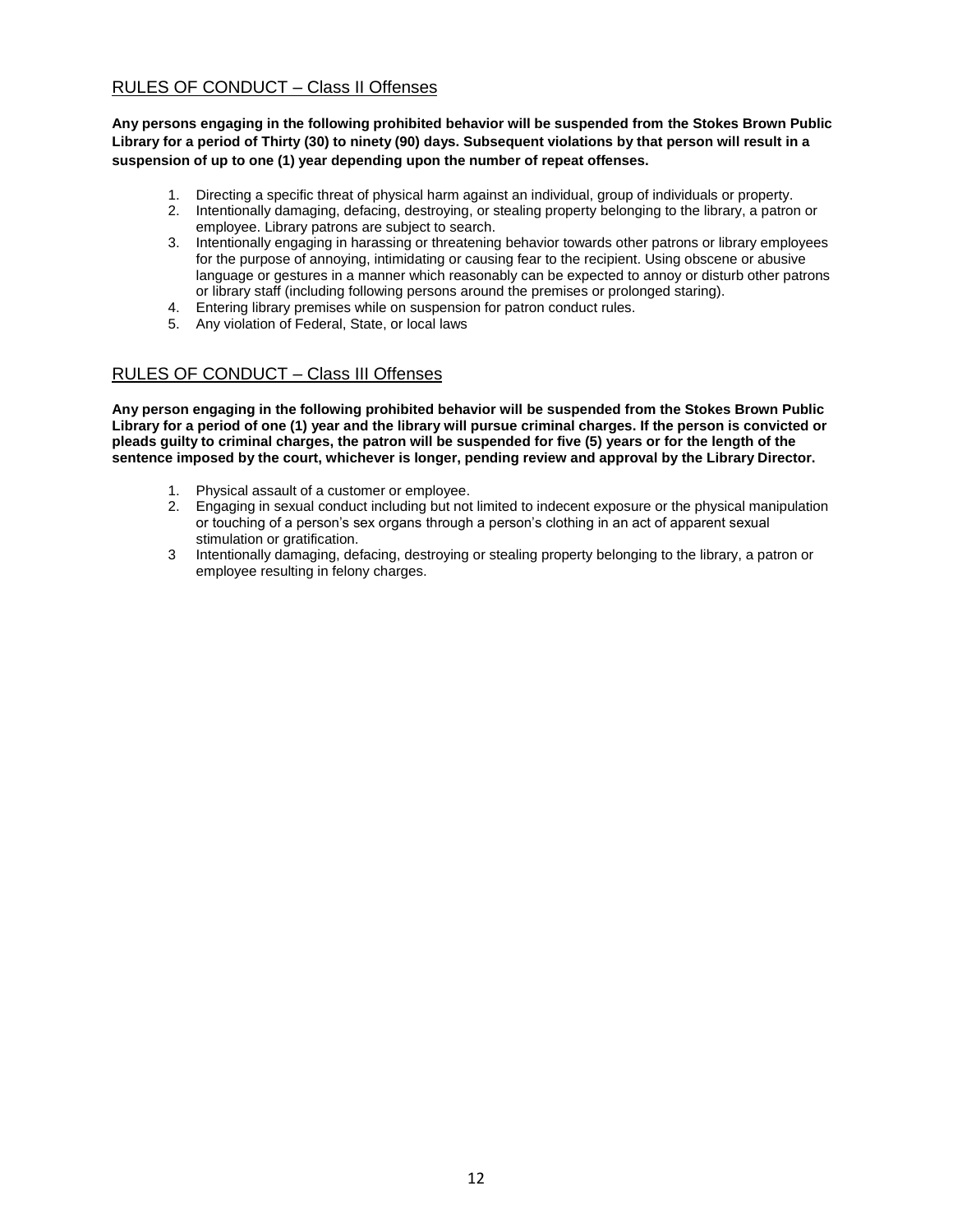# **Privacy and Confidentiality Policy**

*(adapted from the LMLS Privacy & Confidentiality Policy:<https://www.lmls.org/lmls-policies/> ; accessed 05/09/18)*

### Your Right to Privacy

Privacy is essential to the exercise of free speech, free thought, and free association. The courts have upheld the right to privacy based on the Bill of Rights of the U.S. Constitution. Privacy has deep roots not only in law, but also in the ethics and practice of librarianship. In a library, the right to privacy is the right to open inquiry without having the subject of one's interest examined or scrutinized by others. Confidentiality exists when a library is in possession of personally identifiable information about users and keeps that information private on their behalf.

#### Commitment to Confidentiality

The Stokes Brown Public Library (SBPL) recognizes your right to privacy regarding the questions you ask and the materials you borrow. This notice explains your privacy and confidentiality rights, the steps SBPL takes to respect and protect your privacy when you use library resources, and how SBPL deals with personally identifiable information collected from users.

### Confidentiality of Library Records

Tennessee Code Annotated (TCA) states: "(a) Except as provided in subsection (b), no employee of a library shall disclose any library record that identifies a person as having requested or obtained specific materials, information, or services or as having otherwise used such library. (b) Library records may be disclosed under the following circumstances: 1) Upon written consent of the library user; 2) Pursuant to the order of a court of competent jurisdiction; or 3) When used to seek reimbursement for or the return of lost, stolen, misplaced, or otherwise overdue library materials." (TCA 10-8-102).

#### Information SBPL Collects

The Stokes Brown Public Library collects the following information for library card registration: name, address(es), phone number(s), date of birth, gender, email, and assigned barcode. The library also retains records listing all materials checked out, overdue materials, fines paid and waived, and current interlibrary loan. When a borrower returns an item, the patron barcode number is retained on that item until it is checked out again and returned. SBPL may also collect this information from donors and other library supporters.

SBPL does not ask library visitors to identify themselves or reveal any personal information unless they are making use of the SBPL public workstation computers or reserving the community, board, or study rooms.

Some of the databases SBPL offers require the barcode number of the user's library card for verification purposes. Database vendors (including TN READS) do not have access to patron records. These sites may have different privacy policies.

#### How SBPL Protects Your Information

Patron library use records are private and confidential under Tennessee law. If you consent to give us your personally identifiable information by completing a registration card, SBPL will keep it confidential and will not sell or license personal information to any third party without your consent, unless we are compelled to do so under the law or to comply with a court order. Only those authorized by SBPL have access to personally identifying information for the purpose of performing library work.

To ensure the privacy and confidentiality of individual library use records, patrons are advised to not allow others to use their library cards or library account information. SBPL deems patrons who allow third persons to use their library cards or library account information to have consented to the access of their private and confidential library use records by the recipients of their library cards or account information.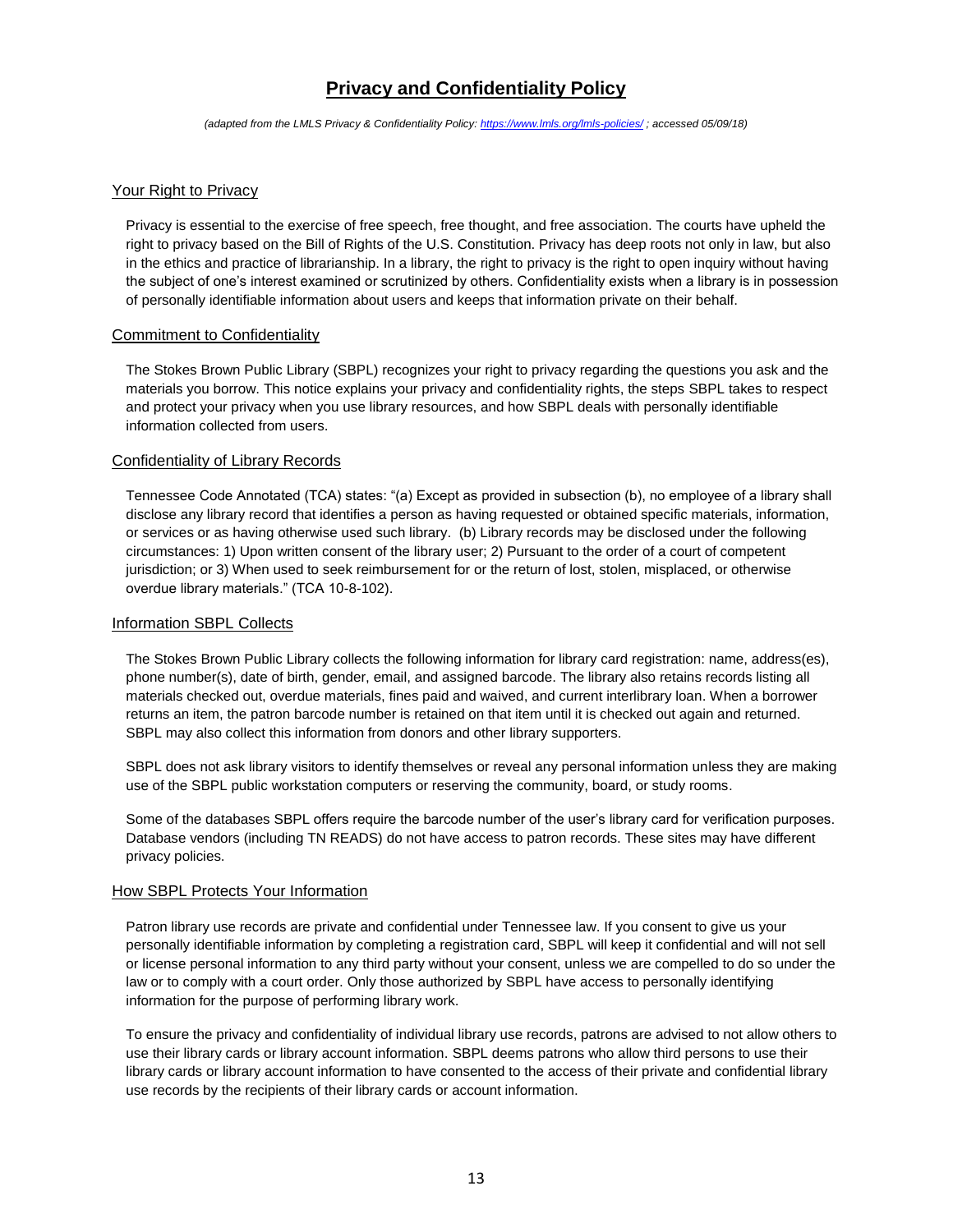- Patron information will not appear on any circulation records available to the public.
- When notifying patrons of the availability of reserved or requested materials, titles will be given only to the person making the request.
- Requests for information about materials associated with patron accounts (adult or child) can only be responded to if the patron provides the barcode number on the library card. Parent or guardian access to confidential information of a minor cardholder is restricted to information related to the payment of fees for overdue, lost or damaged materials. Pursuant to Tennessee Law, a patron may provide written permission for multiple other individuals (Authorized Agent) to access their library account information, checkout, renew, or reserve materials, or to pay fines or fees. The library card holder must appear in person at the library and give permission in writing.
- Due legal process is required to access SBPL computers or any information stored therein.

## Legal Compliance

SBPL authorizes only the Library Director to receive or comply with requests from law enforcement officers. SBPL will not make library records available to any agency of state, federal, or local government unless a subpoena, warrant, court order or other investigatory document is issued by a court of competent jurisdiction that shows good cause and is in proper form. SBPL will not respond to verbal requests.

As a public institution, SBPL is legally obligated to comply with the information request requirements of the Patriot Act, enacted on October 26, 2001. Should library records be requested under the Patriot Act, the law states that library staff shall not inform the person about whom the information is requested, nor speak to co-workers, the media or other government officials about the inquiry.

*Please note: Library users who have questions, concerns or complaints about the library's handling of their privacy and confidentiality rights should file written comments with the Library Director. SBPL will respond in a timely manner and may conduct a privacy investigation or review of policy and procedures.*